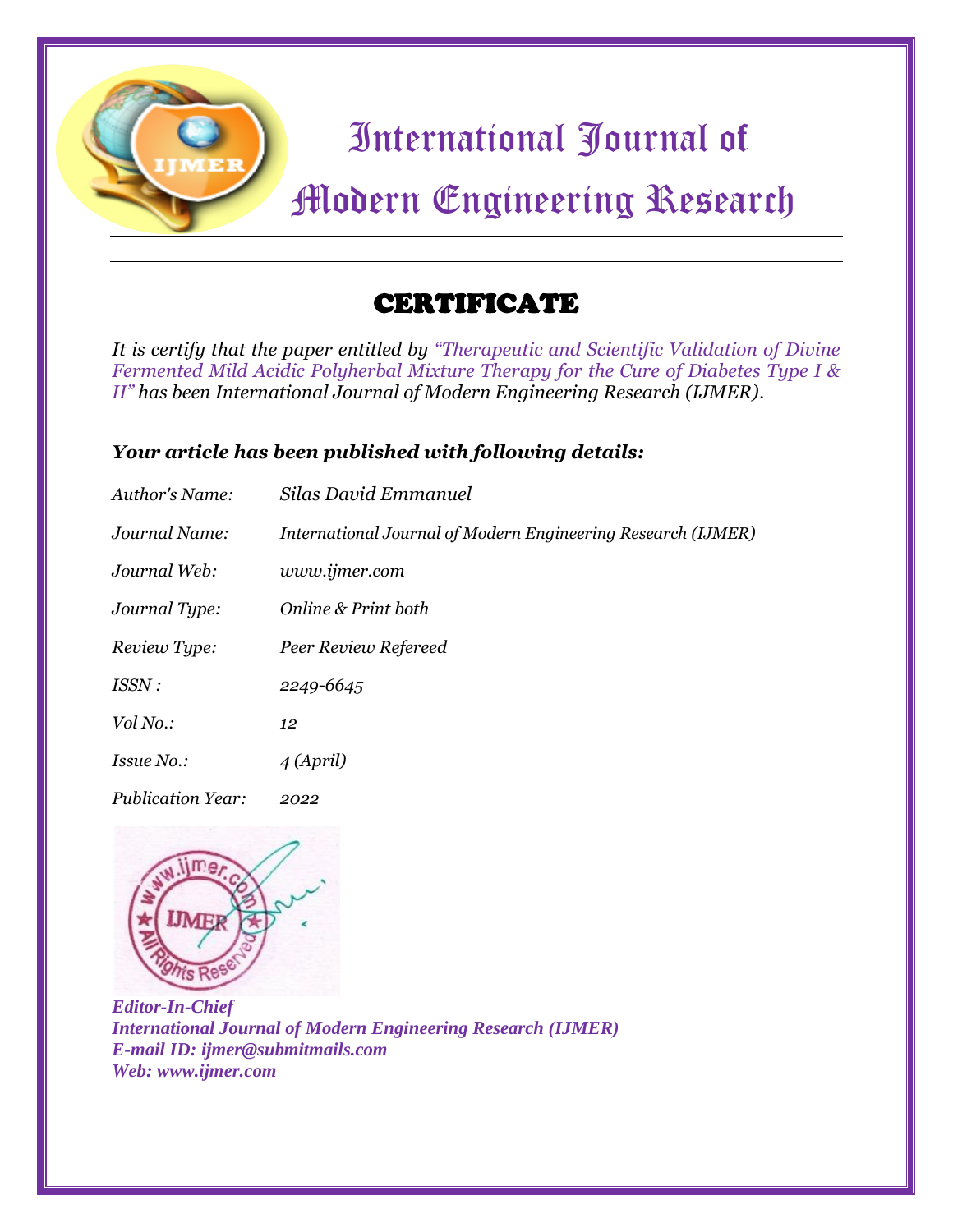

*It is certify that the paper entitled by "Therapeutic and Scientific Validation of Divine Fermented Mild Acidic Polyherbal Mixture Therapy for the Cure of Diabetes Type I & II" has been International Journal of Modern Engineering Research (IJMER).*

### *Your article has been published with following details:*

| Author's Name:           | I.M Bugaje                                                   |
|--------------------------|--------------------------------------------------------------|
| Journal Name:            | International Journal of Modern Engineering Research (IJMER) |
| Journal Web:             | www.ijmer.com                                                |
| Journal Type:            | Online & Print both                                          |
| Review Type:             | Peer Review Refereed                                         |
| ISSN :                   | 2249-6645                                                    |
| Vol No.:                 | 12                                                           |
| Issue No.:               | $\overline{4\,(April)}$                                      |
| <b>Publication Year:</b> | 2022                                                         |

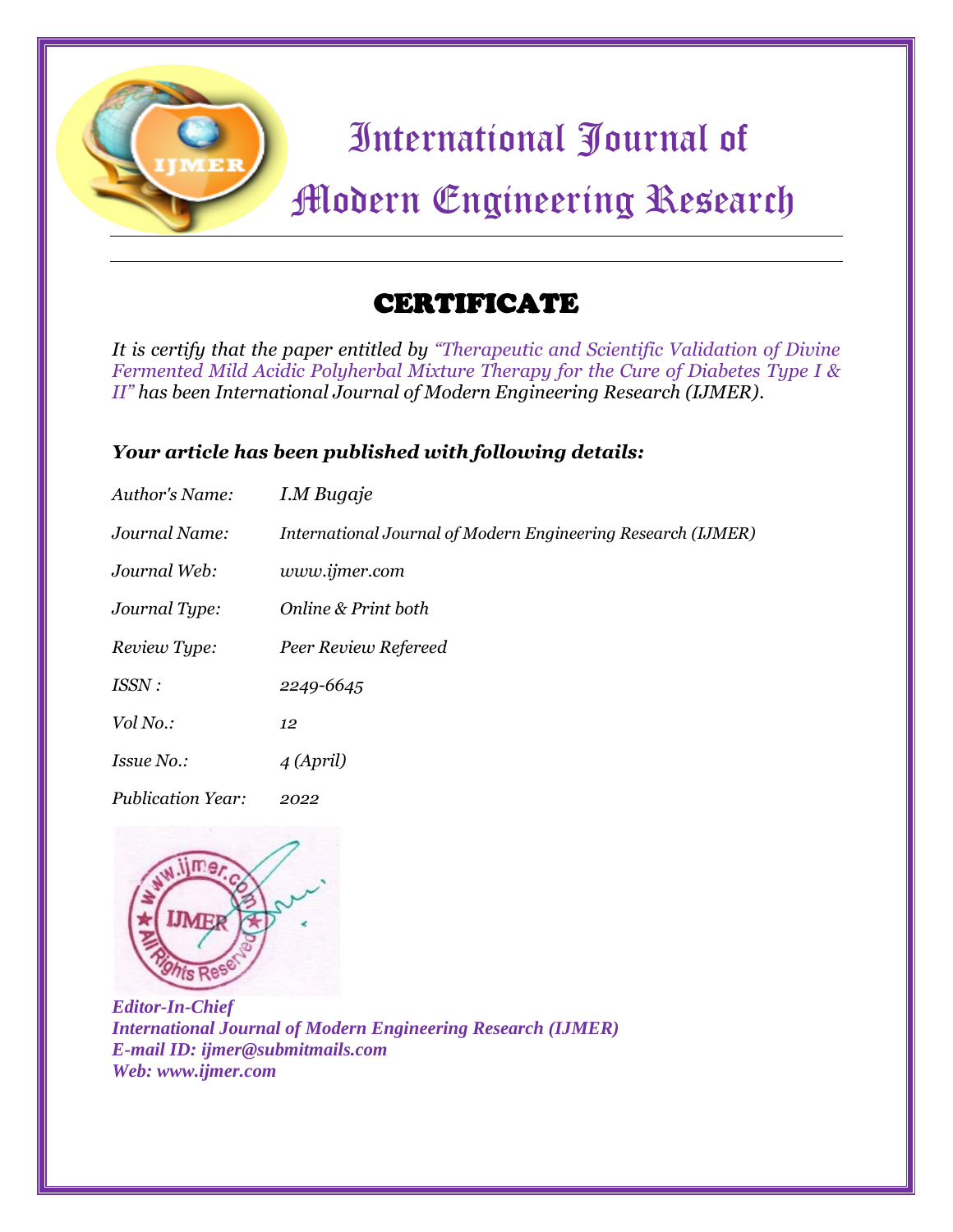

*It is certify that the paper entitled by "Therapeutic and Scientific Validation of Divine Fermented Mild Acidic Polyherbal Mixture Therapy for the Cure of Diabetes Type I & II" has been International Journal of Modern Engineering Research (IJMER).*

### *Your article has been published with following details:*

| Author's Name:           | S.M Mohammed                                                 |
|--------------------------|--------------------------------------------------------------|
| Journal Name:            | International Journal of Modern Engineering Research (IJMER) |
| Journal Web:             | www.ijmer.com                                                |
| Journal Type:            | Online & Print both                                          |
| Review Type:             | Peer Review Refereed                                         |
| ISSN :                   | 2249-6645                                                    |
| Vol No.:                 | 12                                                           |
| Issue No.:               | $\overline{4\,(April)}$                                      |
| <b>Publication Year:</b> | 2022                                                         |